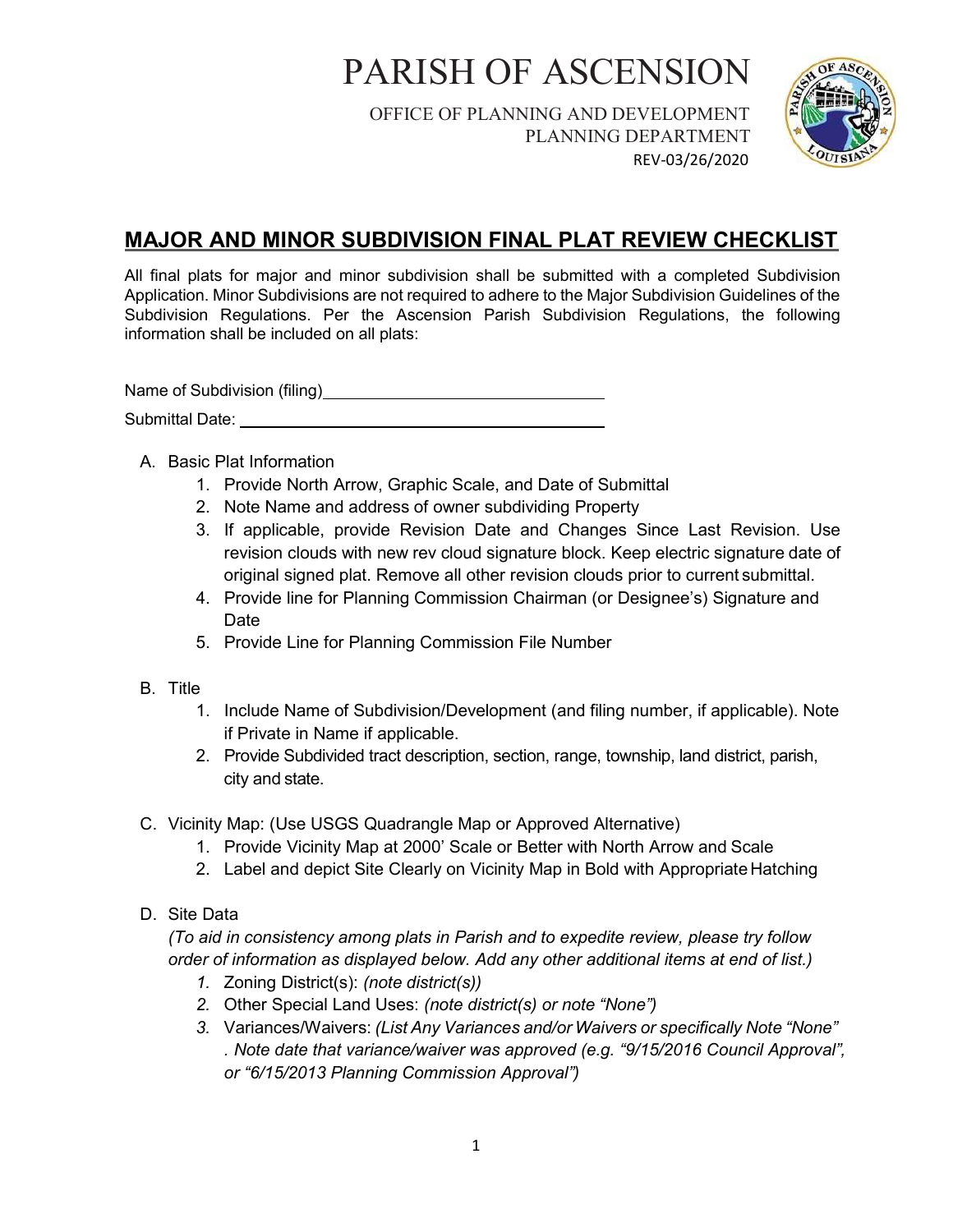#### OFFICE OF PLANNING AND DEVELOPMENT PLANNING DEPARTMENT REV-03/26/2020



- 4. Preliminary Plat Approval Date(s): (note dates of original approval and latest preliminary plat. Example "6/15/2017 Original Approval, 7/8/2018 Staff Level Revision")
- 5. Acreage: (this is acreage of filing)
- 6. Number of Lots: (this is number of buildable lots.)
- 7. Flood Zone(s): (note flood zones, firm panel(s), and date of maps. Example, "AE and X Per FIRM 22005C0120E, Dated August 16, 2007" and delineate on map)
- 8. 100 yr BFE: (note bfe and source. Example "16.5 feet Per Ascension Parish Flood Plain Manager")
- 9. Streets: (note type. Example: "27 ft wide with 3 inches asphaltic concrete on minimum 10" soil cement base course with concrete curb and gutter")
- 10. Sewer: (Note method of collection, location/method of treatment, and ownership/maintenance responsibilities. Example: Collection via gravity lines to onsite treatment plant. All sewer is owned and operated by Ascension Parish)
- 11. Water: (note source/owner of water)
- 12. Electric: (name provider(s))
- 13. Gas: (name provider(s))
- 14. School Districts: (note for primary/elementary, middle, and high school)
- 15. Building Setbacks: (either describe, note "see map" or refer to typical lot detail on plat.) Minor Subdivisions adhere to the setback requirements of the underlying zoning.
- E. Survey Items
	- 1. Provide List of Reference Maps and/or Documents with Instrument Numbers
	- 2. Indicate source of base bearings
	- 3. Depict any remaining area of development acreage as a separate lot/tract or remaining acreage tract
	- 4. Primary control points, approved by the Designated Engineering Review Agency, or descriptions and "ties" to such control points, to which all dimensions, angles, bearings, and similar data on the plat shall be referred.
	- 5. Note the referenced benchmark for the project. Provide conversion or equation to nearest official Ascension Parish Benchmark System.
	- 6. Provide Location, Description, Elevation, and Datum of Permanent Benchmarks Within the Subdivision. Benchmarks are to be set on Permanent Drainage, Sewer, or Water Structures
	- 7. Show Section & Township Lines that fall within limits of map
	- 8. Show major street setback lines
	- 9. Provide Tract/Lot Lines, Rights of Way of Streets and servitudes Listed by Bearings/Distances (radii and central angles of all curved boundaries)
	- 10. Depict Existing Buildings Remaining on the Property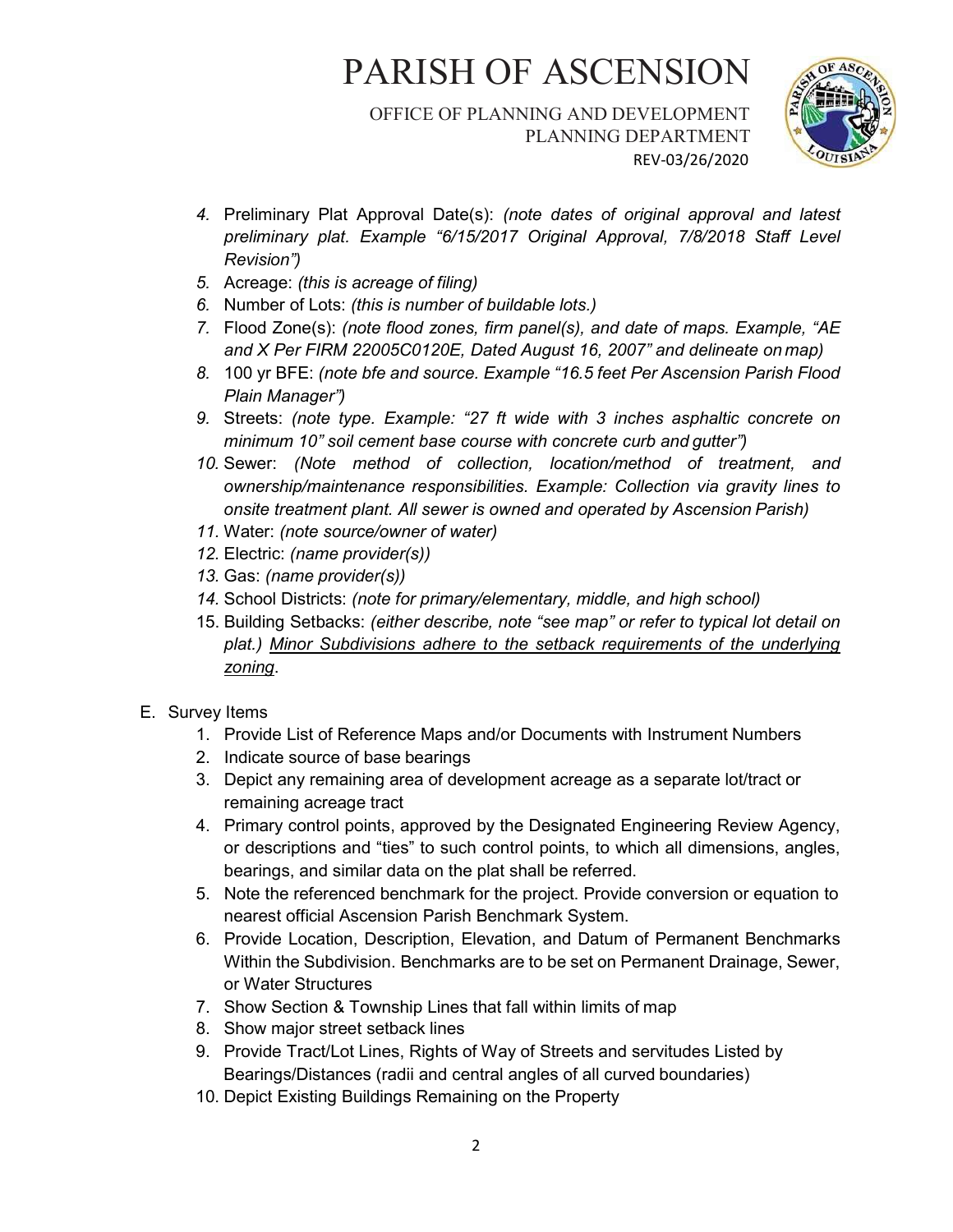#### OFFICE OF PLANNING AND DEVELOPMENT PLANNING DEPARTMENT REV-03/26/2020



- 11. Show and label all ponds and green space.
- 12. State purpose for which sites, other than residential lots, are dedicated or reserved.
- 13. Label adjacent tracts, names of owners of tracts, and named subdivisions (by record name, date and filing number). List instruments utilized and recording information for adjacent plated subdivisions.
- 14. Depict Adjacent Street Names and Right-of-Way Width(s) Lines along with name of roadway and state route number (if applicable)
- 15. Depict Rights-of-Way (Name, Width and Bearing) Dimensioned from Property Lines or Tethered by Bearings/Distances
- 16. Provide Location and description (size and type) of monuments (to be placed at all angle points on subdivision boundaries and street corners)
- 17. Provide Tract/Lot Numbers, Letters, or Other Designation to Identify the Lot or **Tract**
- 18. Provide Lot Areas (Areas in rights-of-way may not count towards meeting lot area minimums)
- 19. Show Location of Sewage Discharge (if required by DHH)
- F. Utility/Drainage Servitudes:
	- 1. Show servitudes (width, location description, and public/private dedication)
	- 2. Show existing servitudes to be revoked upon recordation of this plat (per note G-12).
	- 3. Label all Existing Servitudes to remain as "Existing". Do not note servitudes to be created with this plat as "Proposed"
	- 4. Provide Drainage Servitude Width in Accordance with Land Development Code 17-4045(E). Show location of ditch servitudes by Bearings/Distances (via centerline or both top banks). Name the stream (if applicable) and note whether public or private servitude(s).
- G. General Subdivision Notes

(To aid in consistency among plats in parish and to expedite review, please follow order of information as displayed below. Add any other additional items at end of list.)

- 1. Sewer Development Fee: This development is subject to sewer development fees. (or note project specific fee requirement such as, "The sewer development fee has been paid by the developer." Or "Portion of Sewer Development fee has been paid for by developer resulting in \$289.00 to be paid for by home builder.")
- 2. Traffic Impact Fee: This development is subject to traffic impact fees according to Ascension Parish Ordinances
- 3. No person shall provide or install a method of sewage disposal, except connection to an approved sanitary sewer system, until the method of sewage treatment and disposal has been approved by the local health authority.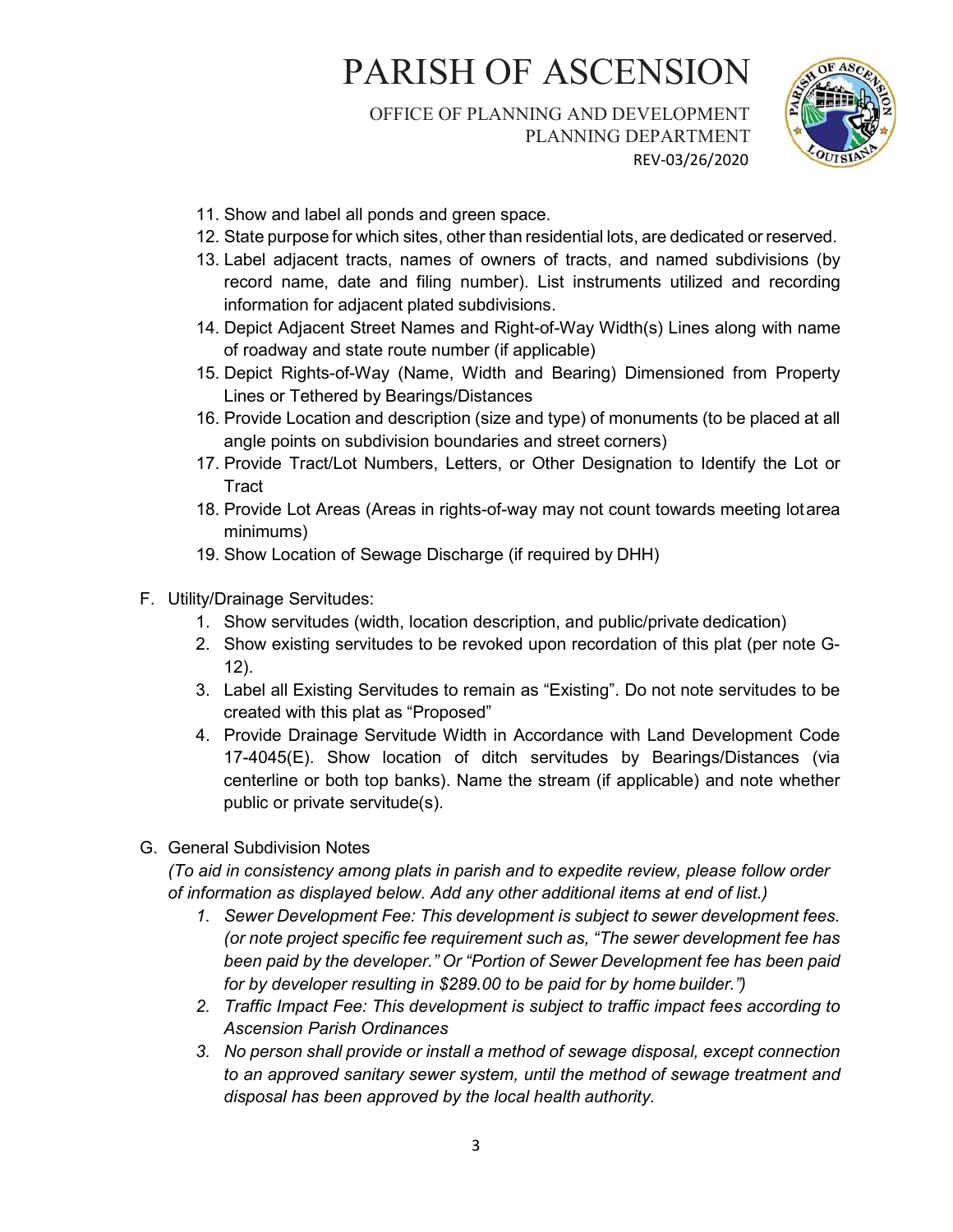OFFICE OF PLANNING AND DEVELOPMENT PLANNING DEPARTMENT REV-03/26/2020



- 4. Source of water supply shall be approved by the Ascension Parish Health Unit.
- 5. All lots are subject to the Declaration of Covenants and Restrictions filed as an adjunct hereto. Ascension Parish does not enforce private deed and/or subdivision restrictions. However, the approval of this plat does not release the owner and/or contractor/builder from complying with any such restrictions that may be attached to the property on this plat.
- 6. All structures shall be constructed a minimum of one foot above FEMA BFE and top elevation of nearest adjacent sanitary sewer manhole on the sewer collection system servicing the proposed structure.
- 7. Any non-standard street signs and posts considered to be ornamental shall be owned, maintained, repaired, and/or replaced by the developer or subdivision homeowner's association. Both the developer and the homeowner's association shall hold Ascension Parish harmless for any and all work pertaining to the replacement and upkeep of these non-standard street signs and/or posts within this development. The developer and/or homeowner's association also hereby agrees to maintain said ornamental street signs and posts as required by law.
- 8. Sidewalk must be constructed prior to the Certificate of Occupancy being issued for each lot. Not required for Minor Subdivisions
- 9. One Class 'A' tree must be planted prior to certificate of occupancy being issued for each lot. Not required for Minor Subdivisions
- 10. The parks will be a stage (note stage level) requirement. The trees, common areas, park space, open space and ponds, etc. are to be installed according to Ascension Parish ordinances. All required park trees must be planted prior to the issuance of the first C.O. The maintenance and upkeep responsibilities will be on the homeowner's association and a sign must be in place identify the park space. Not required for Minor Subdivisions
- 11. The 30' drainage servitude shown through the lake as shown hereon is dedicated for the purposes of the maintenance of unrestricted storm water run-off. The maintenance of the shoreline and that portion of the lake which is part of each lot or common space, shall be the responsibility of the individual lot owner and/or Homeowners Association. Ascension Parish shall have no responsibility for the maintenance thereof. The lake within the boundaries of this development shall be privately owned and maintained.
- 12. Upon approval and recordation of this Plat, all servitudes previously affecting the property described by this Plat are deemed revoked and said servitudes shall now exist as shown by and evidenced on this Plat
- 13. All developers, builders and homeowners are required to adhere to the provisions of the approved drainage plan for this subdivision, the Ascension Parish Drainage Ordinance, and all applicable provisions of the Ascension Parish ULDC, including but not limited to Sections 17-4044.B and 17-5014.A."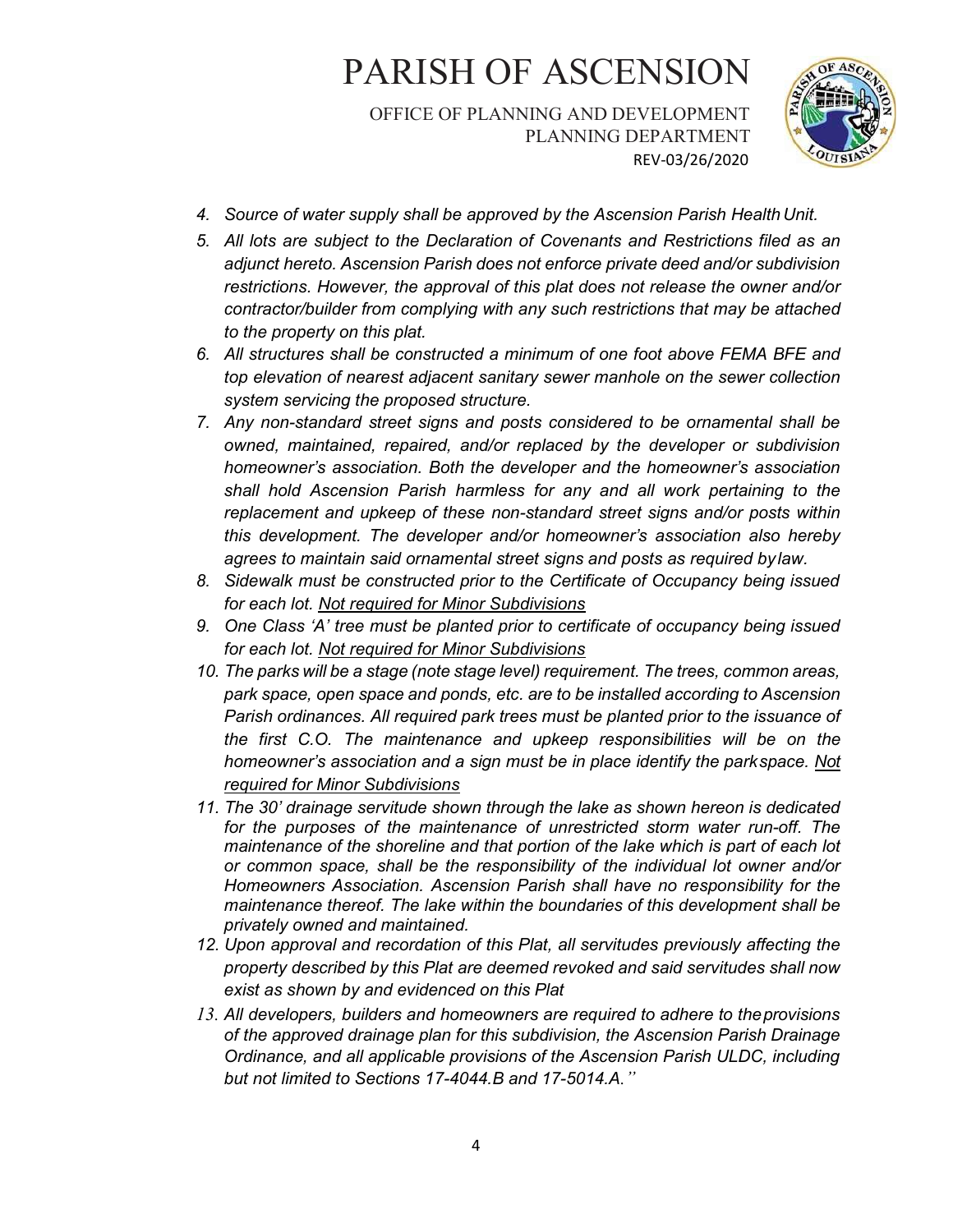OFFICE OF PLANNING AND DEVELOPMENT PLANNING DEPARTMENT REV-03/26/2020



- 14. Sidewalk (If included in development): "The Owner of a lot shall be responsible for all maintenance, repair or replacement of the sidewalk on or adjacent to his/her lot. Both the Homeowner and the Homeowner's Association shall hold Ascension Parish harmless for any and all work pertaining to the upkeep and/or replacement of the sidewalks within this development." Sidewalks not required for Minor **Subdivisions**
- 15. Mitigation Facility Certification (any preliminary plat approved after 9/27/2019): "An inspection for compliance with design shall be performed every 5 years for all privately owned storm water and floodplain mitigation facilities and a letter of certification of compliance with design shall be submitted to the Department of Planning and Development by an Engineer licensed in the State of Louisiana."
- H. Owner dedication notes

Sanitary Sewer Dedication: The sewer system, including but not limited to, all treatment system(s), pump(s), lift station(s), collection lines to the system, both onsite and offsite, and the user of said improvements, are hereby dedicated to the parish of Ascension. The Parish of Ascension is also hereby granted a permanent servitude of access and use over the immovable property upon which any portion of the treatment system(s), pump(s), lift station(s), collection lines dedicated above are located for necessary maintenance or improvements. Said servitude is to be considered transferable and heritable and shall be enforceable against any and all successors or assigns of the property owner.

Public Dedication-Sewer Treatment Plant and/or Lift Station Property: The immovable property upon which the Sewer Treatment Plant and/or Lift Station Facility is located, as designated on this plat as Tract (Lot) 'STP' and/or Tract (Lot) 'LS' or 'PS', is hereby dedicated in ownership to the Parish of Ascension, its successors and assigns."

Public Dedication (if applicable): The public streets and rights-of-way of streets shown hereon, unless specifically designated as private, and if not previously dedicated, are hereby dedicated to the perpetual use of the public for proper purposes. All areas shown as public servitudes are granted to the public for the use of utilities, drainage, sewage removal, and other proper purposes for the general use of the public. No building, structure, or fence shall be constructed, nor shrubbery planted, within the limits of any public servitude or public rights of way so as to prevent or unreasonably interfere with any purpose for which servitude or right of way is granted.

Public Sewer Dedication (if applicable): (This is only needed for public sewers in private subdivisions.) All areas shown as "public sewer servitudes" are granted to the parish of Ascension for removal of sewerage (which shall include the right to excavate for maintenance or repair within the "public sewer servitudes") and for no other purpose. No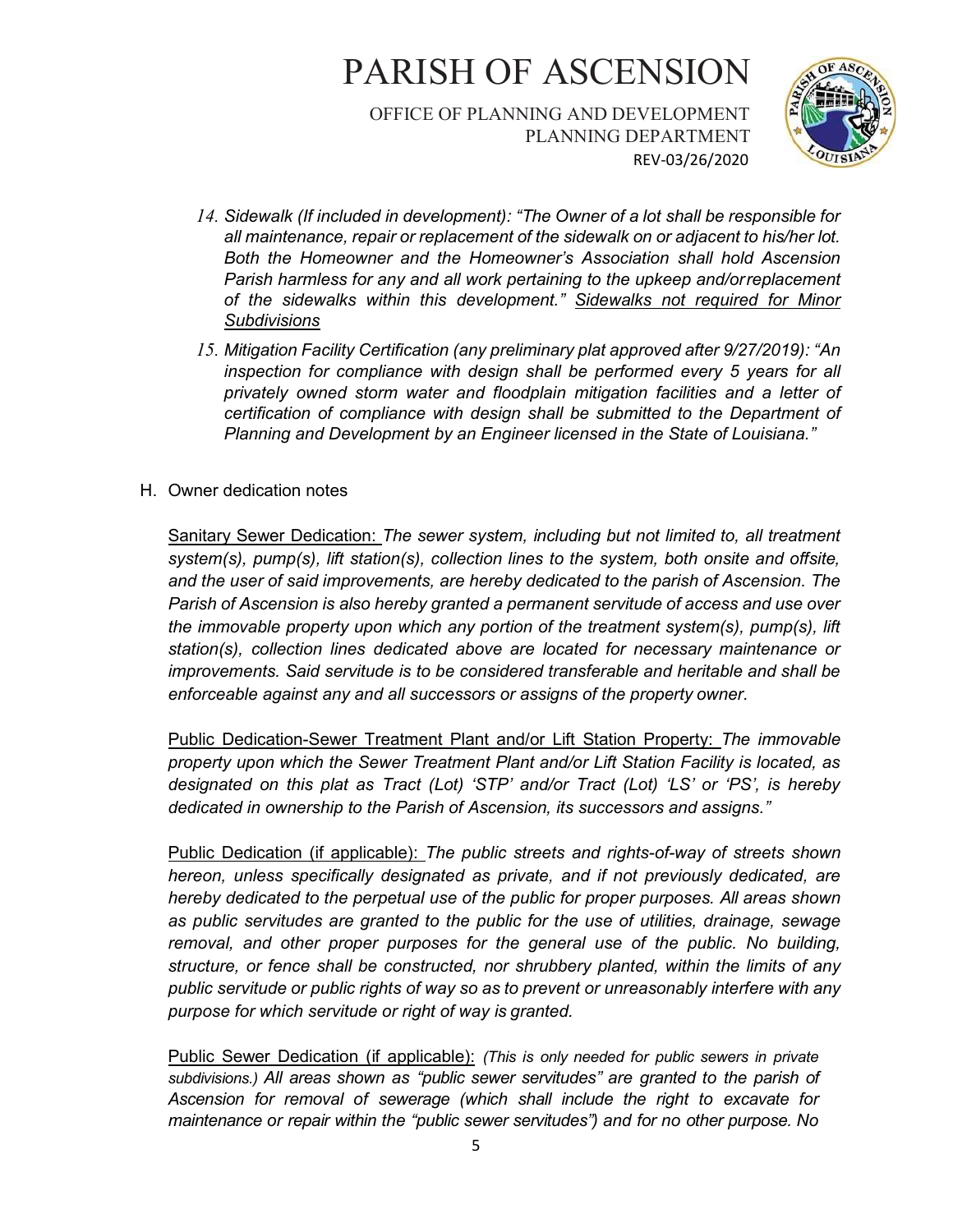OFFICE OF PLANNING AND DEVELOPMENT PLANNING DEPARTMENT REV-03/26/2020



building, structure, or fence shall be constructed, and no shrubbery planted within the limits of any public sewer servitude so as to prevent or unreasonably interfere with the purpose for which the servitude is granted. The Parish shall only be responsible for maintaining public sanitary sewer improvements located within the "public sewer servitudes" and shall not be responsible for, nor be obligated to repair or replace any excavated area, paved area, fence or other private improvements constructed on or installed within the "public sewer servitudes,' which repairs or replacements shall be at the sole expense of the owners, their heirs, successors, or assigns.

Private Driveway Dedication Statement (if applicable for private subdivisions): "The private access servitude shown here on is here by dedicated as a means of access to Lot(s) . No trees, shrubs or other plants may be planted, nor shall any building, fence, structure, or improvements be constructed or installed within or over any private street/driveway servitude so as to prevent or unreasonably interfere with the purpose for which the servitude is granted. The Parish of Ascension has no responsibility for the maintenance of this private access servitude."

Private Use and Maintenance Note (if applicable for private subdivisions): "The roads and streets shown on this plat are private and not public roads and streets and are to be developed and maintained by the lot owners only. The Parish of Ascension shall not maintain, upgrade or accept said roads into the public system unless and until brought up to hard surface and all other standards by the lot owners or developer, according to the subdivision regulations for the Parish of Ascension and according paragraph 17- 4011.F of the Subdivision Regulations. The sub-divider and lot owners further are put on notice that school busses do not or are not required to travel down private roads and it is the obligation of the lot owners to bring their children to a public road for school bus pick up."

Public Access Note (If applicable): (This is only needed for public infrastructure in private subdivisions.) "The Parish of Ascension is hereby granted a permanent servitude of access and use on the private streets and/or common areas located within this subdivision for the purpose of maintenance of any public infrastructure including but not limited to drainage, sewer and utilities. This access is to be considered transferable and heritable and shall be enforceable against any and all successors or assigns of the property owner."

#### Private Streets and Infrastructure Development Districts

Major and Minor Subdivisions not wishing to create an Infrastructure Development District (as applicable for private subdivisions):

If a developer elects to develop a major or minor subdivision with private roads, said developer shall place in bold print on the plat, submitted for final approval, in a size sufficient to notify the public a statement, "The streets and roads of this Subdivision are Private Roads and are the responsibility of the homeowners and homeowner's association. No Road or Street in this subdivision can be maintained by Parish Government."